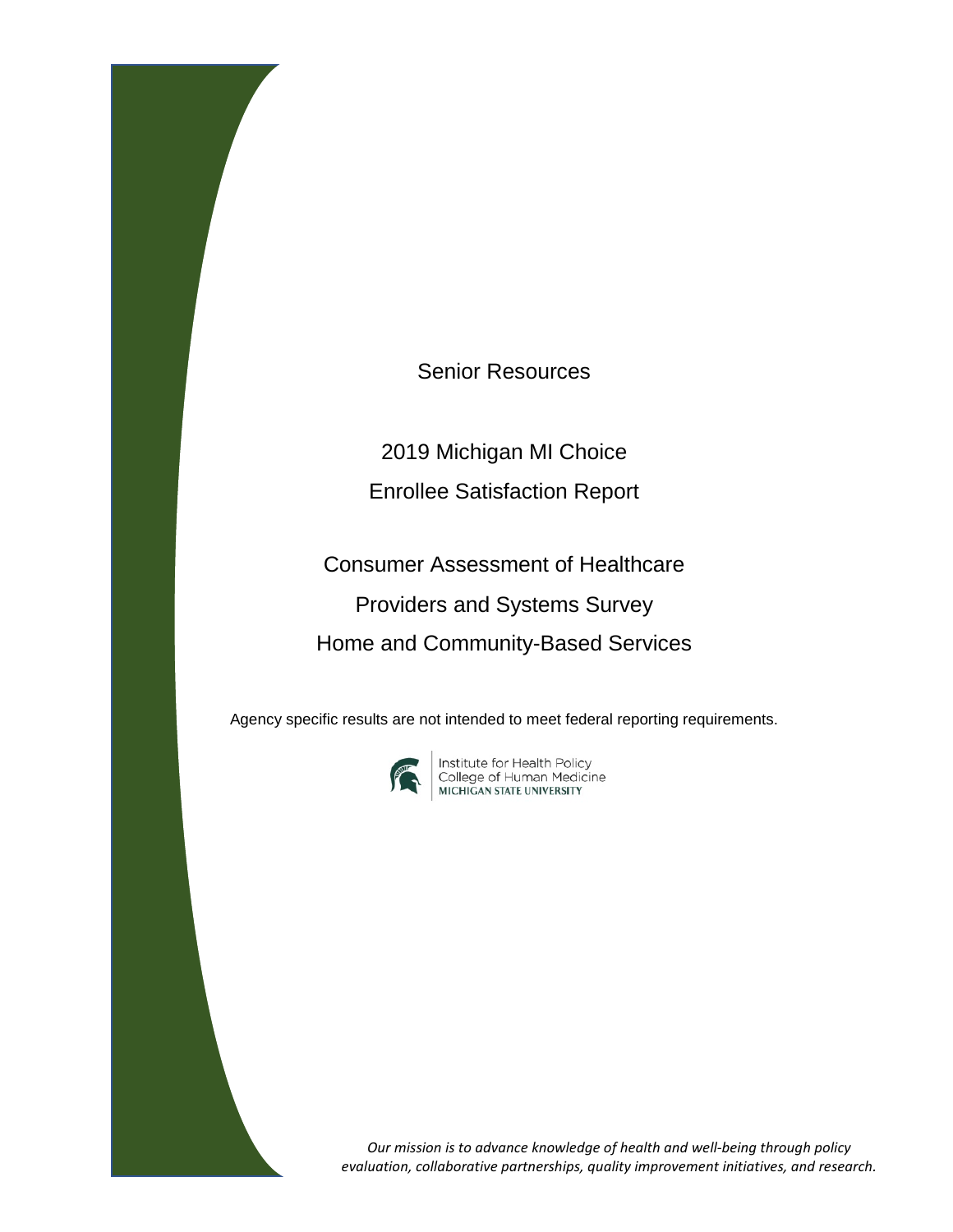

#### **Introduction**

The goal of the MI Choice Enrollee Satisfaction Survey is to provide performance feedback that is actionable and that will aid in improving patient-centered service delivery. The CAHPS Home and Community-Based Services Survey was selected because (1) it is the most widely used survey with benchmarking and standardized questions for assessing patient experiences in the United States, (2) the survey tool and technical guidance is publicly available from the Agency for Healthcare Research and Quality, (3) the survey has a strong track record of rigorous scientific development and testing to ensure reliability and validity, and (4) the survey is commonly used as the federal reporting standard to the Centers for Medicaid and Medicaid Services.

# Methodology

There were 8,729 enrollees who met the following criteria for the sampling frame: (1) enrolled in the MI Choice program for at least three months between February and April 2019; (2) had at least one claim during that time period; (3) 18 years of age or older; and (4) did not participate in the 2018 MI Choice Enrollee Satisfaction Survey. A random number methodology per agency was then applied resulting in 3,417 enrollees being including in the telephone sample frame. The sampling frame for the Senior Resources was 249 with 45 completed surveys.

Prior to the survey administration, a pre-notification letter was sent informing enrollees to anticipate a telephone call. Enrollees were assured that the survey was being sponsored by the State of Michigan and answers kept confidential by Michigan State University.

MI Choice enrollees completed the telephone survey from May to September 2019. The survey was considered viable for inclusion if the respondent answered three cognitive screening questions with valid responses: (1) Does someone come into your home to help you? (2) How do they help you? and (3) What do you call them?

Survey results were standardized to a 100-point scale with mean scores calculated in accordance with the Technical Assistance Guide for Analyzing Data from the CAHPS Home and Community-Based Services Survey. Less than five percent of the respondents opted to use the alternative responses where options are presented as "mostly yes" or "mostly no" instead of a more cognitively challenging Likert-type scale. The alternative responses were also converted to the standardized scale.

Statewide and agency specific calculations are provided within this report. Please note that agency results are informational only and not intended for federal reporting. Official reporting of CAHPS results requires 100 valid surveys per unit of analysis completed by an approved vender. Cells under five were either suppressed or excluded from presentation because of the instability of reporting small numbers.

# **Demographics**

Senior Resources respondents were more likely to be older and white compared to the overall demographic profile for the survey (40.3% vs. 20.0% and 86.7% vs. 71.0%; respectively) as shown in Table 1.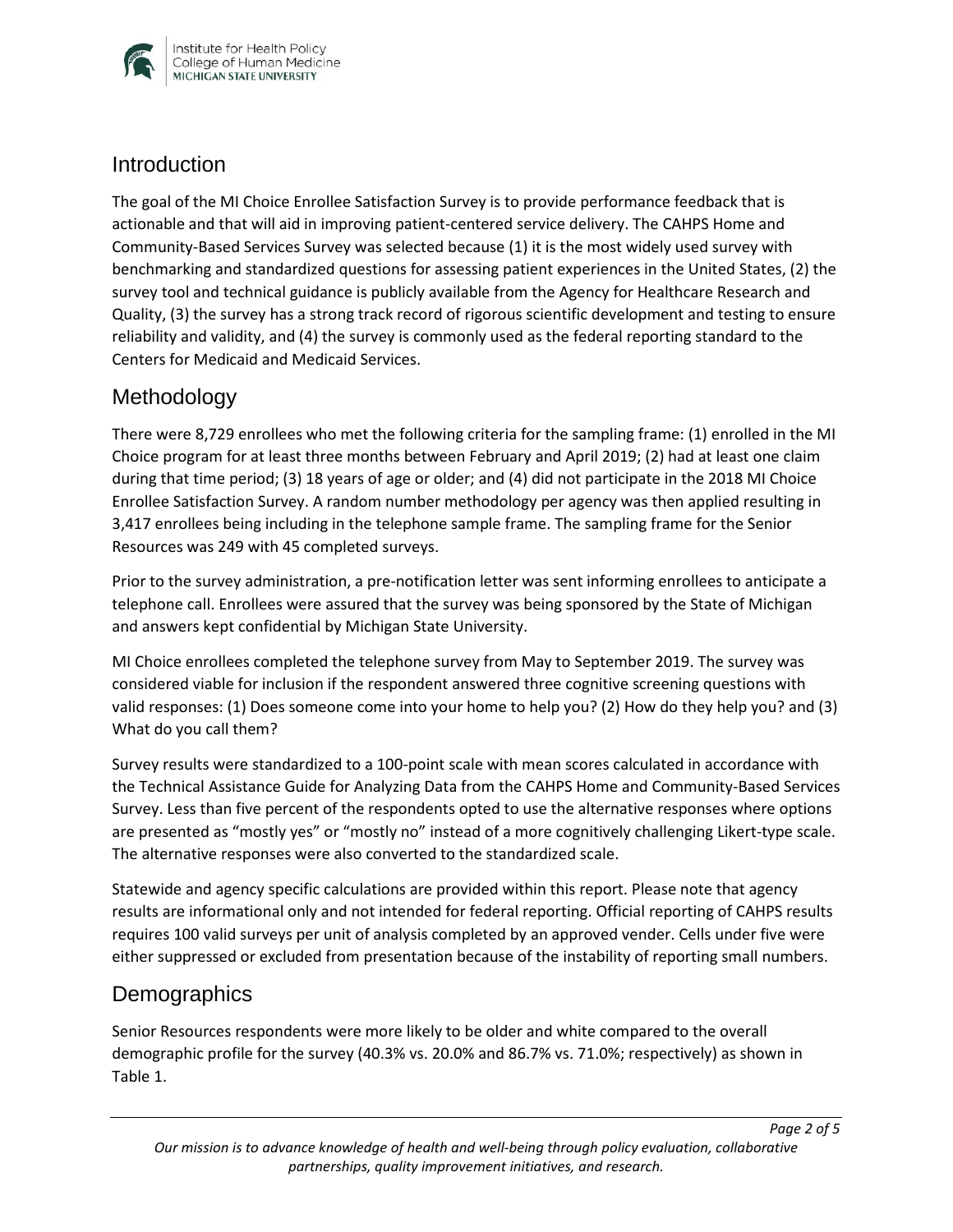

| pennygrupnies          |                      |              |     |                                   |              |  |  |
|------------------------|----------------------|--------------|-----|-----------------------------------|--------------|--|--|
| <b>Demographics</b>    | <b>Response</b>      | <b>State</b> |     | <b>Senior</b><br><b>Resources</b> |              |  |  |
|                        |                      | %            | #   | %                                 | #            |  |  |
| Age                    | 18-64 years old      | 40.3         | 242 | 20.0                              | 9            |  |  |
|                        | 65+ years old        | 59.7         | 359 | 80.0                              | 36           |  |  |
| Gender                 | Female               | 66.9         | 402 | 64.4                              | 29           |  |  |
|                        | Male                 | 33.1         | 199 | 35.6                              | 16           |  |  |
| <b>Education Level</b> | High School or Less  | 56.6         | 328 | 53.5                              | 23           |  |  |
|                        | Some College or More | 43.4         | 252 | 46.5                              | 20           |  |  |
| Race                   | White                | 71.0         | 427 | 86.7                              | 39           |  |  |
|                        | <b>Black</b>         | 18.8         | 113 | 11.1                              | 5            |  |  |
|                        | Hispanic             | 3.0          | 18  | S                                 | $\mathbf{1}$ |  |  |
|                        | Other                | 5.2          | 31  |                                   | 0            |  |  |
|                        | Unknown              | 2.0          | 12  |                                   | 0            |  |  |
| <b>Mental Health</b>   | Scale from 1-100     | 59.5         | 595 | 55.3                              | 43           |  |  |
| <b>Overall Health</b>  | Scale from 1-100     | 47.9         | 587 | 46.8                              | 44           |  |  |

# **Table 1 Demographics**

*'s' indicated suppressed due to cell size less than 5.* 

# **Results**

The CAHPS survey asks 46 questions which can be grouped into 11 domains of objective and actionable information for quality improvement. These domains address issues such as unmet need, physical safety, helpfulness of the case manager, the quality of the patient-caregiver relationship, and the respondent's feelings of self-determination. CAHPS domain results are presented in Table 2.

Senior Resources scored noticeably higher then the state average on Transportation to Medical Appointments (97.1% vs. 91.5%). Senior Resources scored within five-percentage points of the statewide average across the remaining CAHPS domains.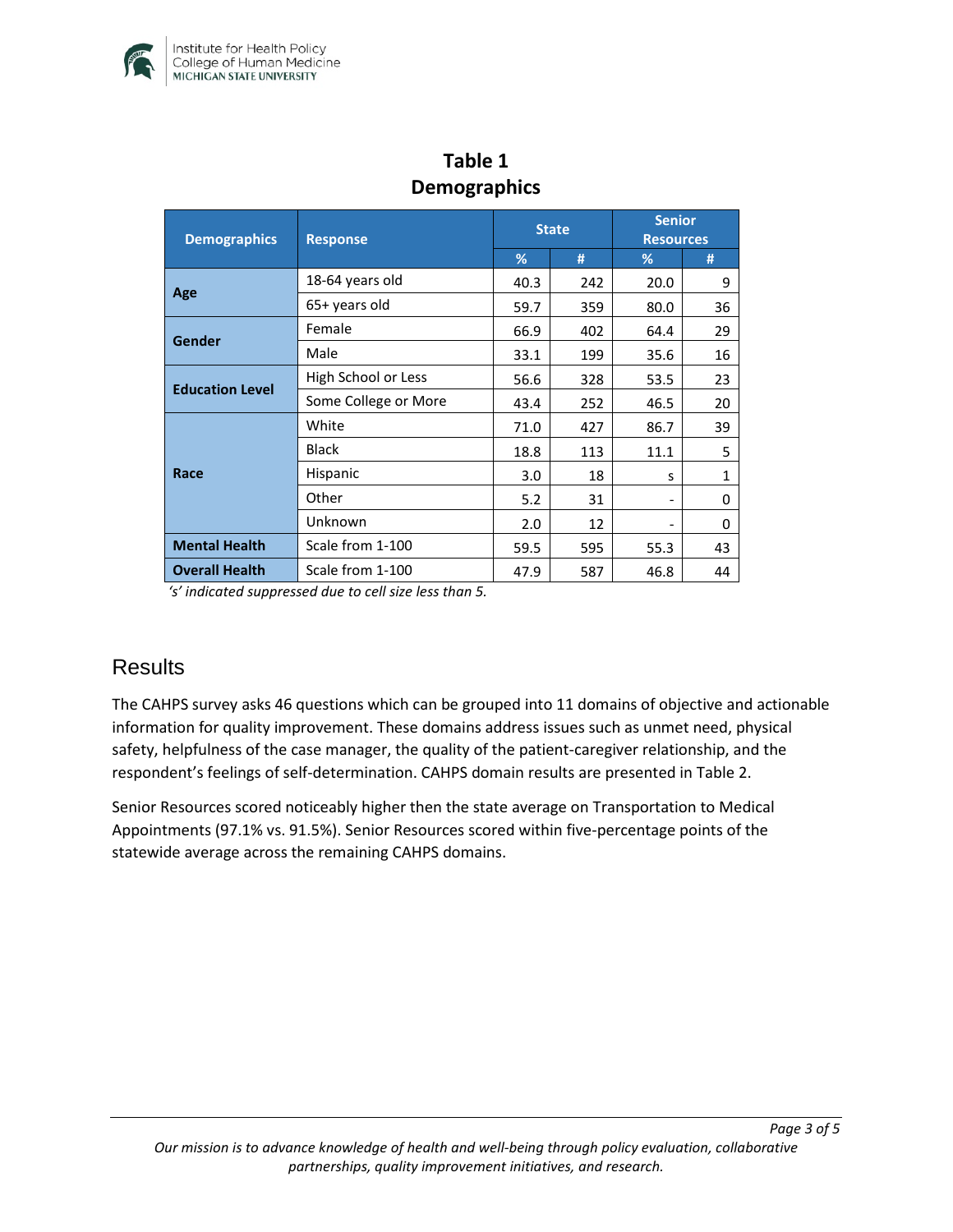

| <b>Category</b>                                                     | <b>Question</b>                                                                    |      | <b>Senior</b><br><b>Resources</b><br><b>Percent</b><br>$n=45$ |
|---------------------------------------------------------------------|------------------------------------------------------------------------------------|------|---------------------------------------------------------------|
| <b>Global Ratings</b><br><b>Measures</b>                            | <b>Category Score</b>                                                              |      | 92.1                                                          |
|                                                                     | Global Rating of Personal Assistance and Behavioral Health Staff                   |      | 86.9                                                          |
|                                                                     | <b>Global Rating of Case Manager</b>                                               |      | 89.5                                                          |
| <b>Recommendation</b><br><b>Measures</b>                            | <b>Category Score</b>                                                              |      | 95.3                                                          |
|                                                                     | Recommendation of Personal Assistance and Behavioral Health<br><b>Staff</b>        |      | 91.9                                                          |
|                                                                     | Recommendation of Case Manager                                                     | 92.9 | 93.9                                                          |
| Staff are reliable<br>and helpful                                   | <b>Category Score</b>                                                              | 92.4 | 93.1                                                          |
|                                                                     | Staff come to work on time                                                         | 93.3 | 90.3                                                          |
|                                                                     | Staff work as long as they are supposed to                                         |      | 96.7                                                          |
|                                                                     | Someone tells you if staff cannot come                                             | 85.8 | 83.7                                                          |
|                                                                     | Staff make sure you have enough privacy for dressed, shower,<br>bathing            | 93.3 | 87.9                                                          |
| <b>Staff listen and</b><br>communicate<br>well                      | <b>Category Score</b>                                                              | 94.9 | 94.3                                                          |
|                                                                     | Staff treat you with courtesy and respect                                          | 97.0 | 95.3                                                          |
|                                                                     | Staff explanations are easy to understand                                          |      | 95.5                                                          |
|                                                                     | Staff treat you the way you want them to                                           |      | 90.6                                                          |
|                                                                     | Staff explain things in a way that is easy to understand                           | 94.8 | 93.8                                                          |
|                                                                     | Staff know what kind of help you need with everyday activities                     | 96.6 | 92.7                                                          |
| <b>Case Manager is</b><br><b>Helpful</b>                            | <b>Category Score</b>                                                              | 94.5 | 96.9                                                          |
|                                                                     | Able to contact this case manager when needed                                      | 97.8 | 98.2                                                          |
|                                                                     | Case manager helped when asked for help with getting or fixing<br>equipment        |      | 100                                                           |
|                                                                     | Case manager helped when asked for help with getting other<br>changes to services  |      | 92.5                                                          |
| <b>Choosing the</b><br><b>Services that</b><br><b>Matter to You</b> | <b>Category Score</b>                                                              | 90.9 | 87.9                                                          |
|                                                                     | Person-centered service plan included all of the things that are<br>important      |      | 85.8                                                          |
|                                                                     | Staff knows what's on the service plan, including the things that are<br>important | 95.4 | 90.0                                                          |

# **Table 2 2019 MI Choice Enrollee Satisfaction Survey**